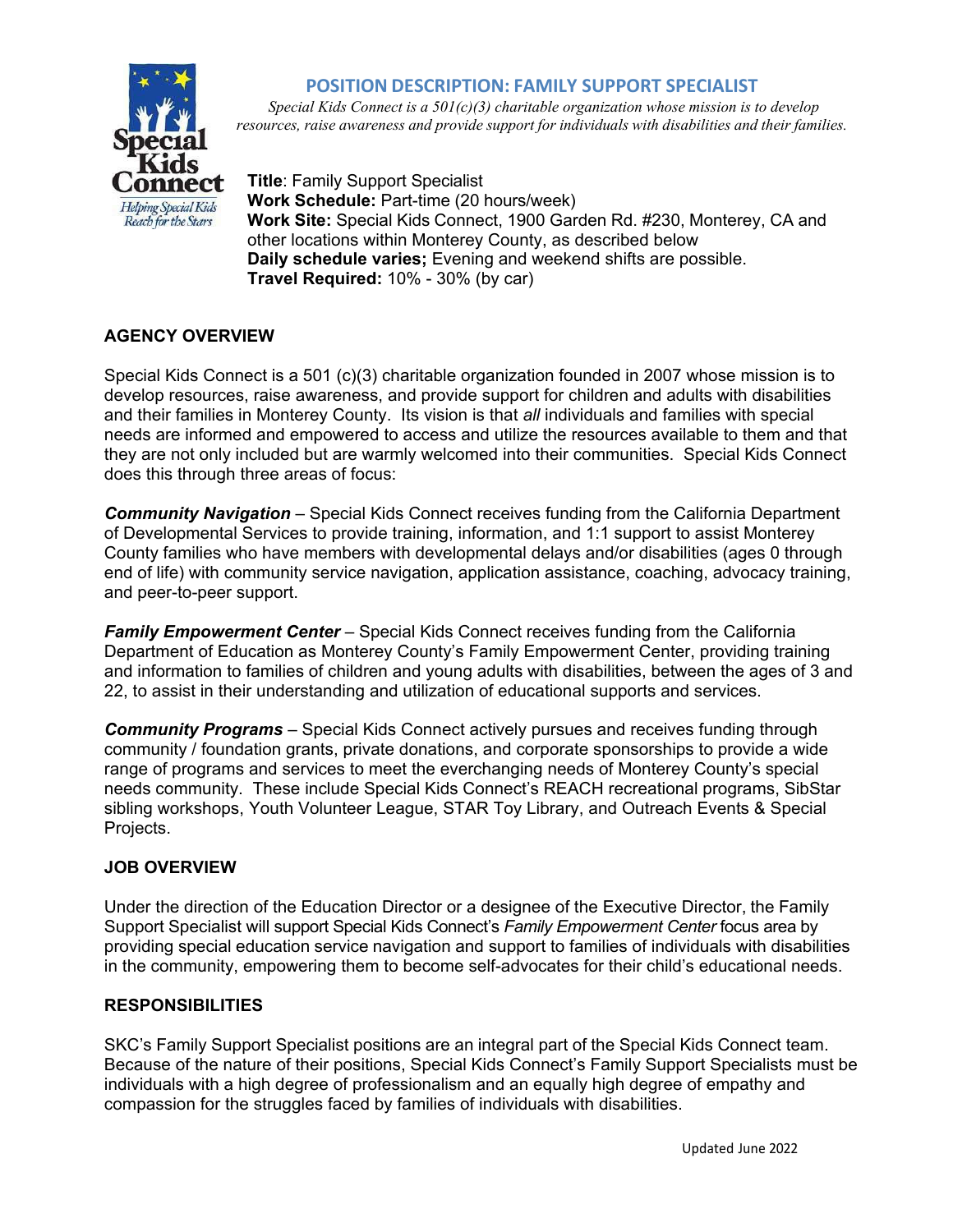This job requires travel between the company's Monterey office and satellite locations in Salinas, Greenfield, Soledad, and King City, along with travel to support workshops and SKC programs taking place at other Monterey County locations, as needed.

Additional responsibilities of this position include, but are not limited to:

- Professionally managing incoming calls from families, professionals, and other agencies to caringly connect them with the resource(s) they seek.
- Collaborating with the schools, community agencies to support families in navigating the special education system and IEP process
- Hosting and/or presenting workshops/trainings in person and virtually (via Zoom)
- Providing strength-based case management support to families with individuals who have special needs with the goal of empowering self-advocacy. This would include:
	- o Conducting initial parent interviews and needs assessments to determine parent's goals for their child as well as the child's educational needs
	- $\circ$  Helping parents to identify their own advocacy strengths
	- $\circ$  Connecting the parent with resources to supplement the parent's existing strengths to achieve their goals
	- $\circ$  Accompanying families to IEP meetings to provide emotional support, clarify new or difficult concepts/forms, remind the parent of their goals and questions
	- o Providing interpretation support for non-English speaking families
	- $\circ$  Supporting the translation of parent and school-provided special education documents
- Maintaining accurate and up-to-date records in accordance with Special Kids Connect's client management system (Salesforce)
- Maintaining a high level of confidentiality regarding client information
- Preparing, amending, and providing Spanish translation of written correspondence, policies, and other materials as necessary
- Support special projects as assigned

# **MINIMUM QUALIFICATIONS**

- 1. High school diploma or higher
- 2. Multilingual and multiliterate with fluency in English *and* one or more of the following: Spanish, a Mexican indigenous language (e.g., Triqui, Zapoteco, Mixteco), demonstrating proficiency in spelling and grammar for each non-indigenous language
- 3. Parent, guardian or family member of a child or young adult with a developmental disability or an adult with a disability
- 4. Lived experience in the special education system
- 5. Successful completion of pre-employment background checks and drug testing
- 6. Proof of COVID vaccination
- 7. Strong customer service and communication skills, both verbal and written, organizational skills, both analytical and problem solving, and the ability to recognize and work with confidential information
- 8. Ability to manage requests/needs of multiple families and work on multiple projects simultaneously
- 9. Ability to manage multiple tasks and achieve deadlines under pressure
- 10. Ability and means to travel on a flexible schedule as needed
- 11. A valid California driver's license, proof of vehicle insurance (liability and property damage on vehicle used), and reliable transportation or the ability to secure timely transportation to perform the essential functions of the job.
- 12. Proficiency in MS Office products (Word, Excel, PowerPoint) and Google Drive with a willingness to learn additional programs, as needed
- Updated June 2022 13. A detail-oriented, positive attitude conducive to working effectively as a team member